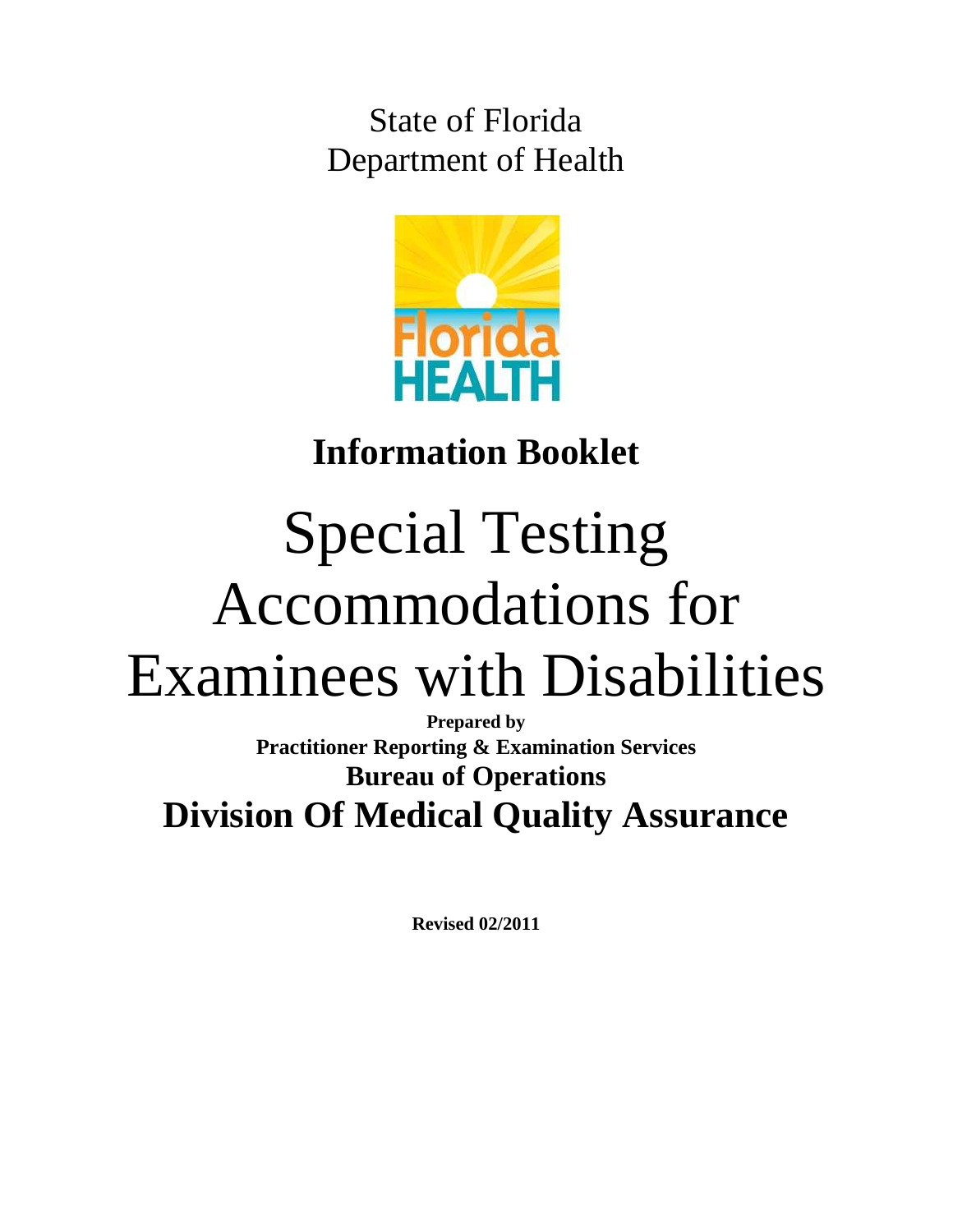## **Introduction**

**How to Request Special Testing Accommodations**: The Department of Health provides reasonable and appropriate accommodations in accordance with the Americans with Disabilities Act of 1990 for individuals with documented disabilities who demonstrate a need for accommodation. Examinees are informed of the availability of special testing accommodations in the licensure application instructions or the Special Testing Flyer, which is sent with all licensure applications from the Board office to which the applicant applies for licensure. The **individual** requesting accommodations must personally initiate an application for special testing accommodations. Applications made by a third party (such as an evaluator or medical school) cannot be honored. Applications or requests for applications should be sent to:

> **Department of Health Bureau of Operations, Practitioner Reporting & Examination Services Unit ATTN: Special Testing Coordinator 4052 Bald Cypress Way BIN # C-90 Tallahassee, FL 32399-3290 (850) 245-4252 Fax (850) 487-9537**

**Application Submission Deadline:** According to 64B-1.005(3)(a) F.A.C., applications for special testing accommodations must be **postmarked sixty (60) days** prior to the test for which special testing accommodations are required and should be accompanied by the **required documentation**. If the application is submitted after that time, accommodations may not be made. Early requests are encouraged to speed up the process.

**Incomplete applications:** If there is a need for further verification of the disability or the need for further documentation, it is possible that the decision on providing the accommodation will be delayed until the next scheduled test administration.

**Reapplication for Special Testing Accommodations:** An application must be submitted for each examination for which special testing accommodations are required. When an application is requested, one should indicate that special testing accommodations were provided in the past. An expedited application will then be provided. Part II of the application will not be required if Part II is on file and is complete. Send all application requests and applications to the Practitioner Reporting  $& Examination$ Services Unit address at the top of this page.

**Change in Disability or Accommodations Requested:** Notification is required if there are any changes in the nature or extent of a disability or if the accommodations will differ from previously provided accommodation. Upon reapplication for special testing accommodations:

- (1) submit a timely application.
- (2) provide detailed documentation that explains any change.
- (3) Provide an updated Part II of the application if changes are extensive. The Department will make the request if a new Part II of the application is necessary

## **Confidentiality**

To protect **confidentiality,** always send test accommodation information **separately to the above address. Do not include these materials with an examination application.**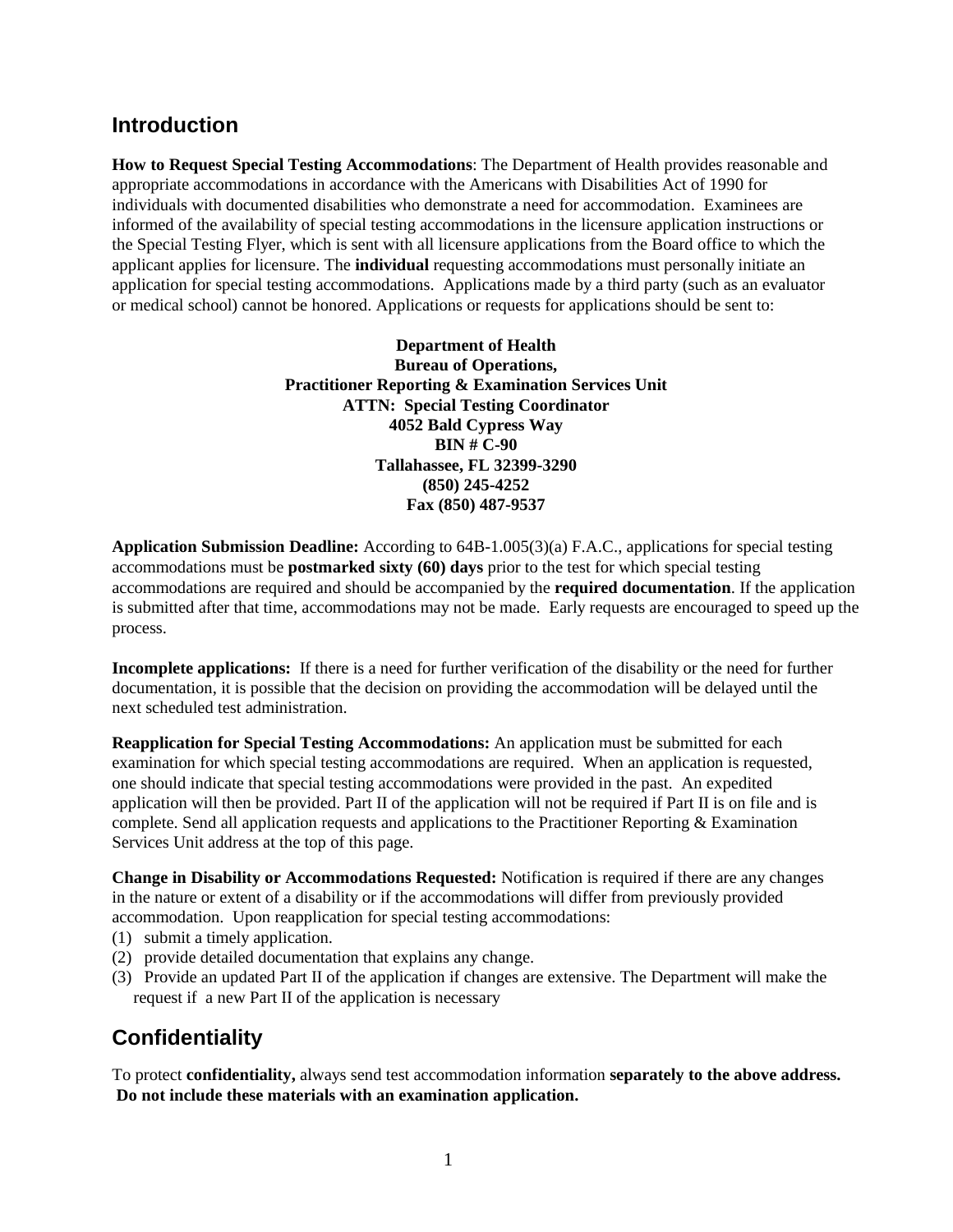**Test Accommodations:** Test accommodations include but are not limited to the following:

- **(1)** Assistance in completing the answer sheet(s) (Request a scribe).
- **(2)** Reader.
- **(3)** Extended testing time.
- **(4)** Extra or extended breaks (without extended testing time for the examination).
- **(5)** Large print examination.
- **(6)** Printed copy of verbal instructions read by the proctor.
- **(7)** Separate area for testing.

### **Purpose of the Document**

The following information is provided for examinees, practitioners, evaluators, faculty and others involved in the process of documenting a request for test accommodations. We strongly encourage applicants requesting test accommodations to **share these guidelines with their evaluator or with therapists or treating physicians completing Part II of the application.** This will help them assemble the appropriate documentation to support the request for special testing accommodations.

The Americans with Disabilities Act of 1990 (ADA) and accompanying regulations define a person with a disability as someone with a physical or psychological impairment that substantially limits one or more of the major life activities. The **purpose of documentation** is to validate that the individual is covered under the Americans with Disabilities Act as a disabled individual.

**Functional limitation** refers to the behavioral manifestations of the disability that impede the individual's ability to function, i.e., what someone cannot do on a regular and continuing basis as a result of the disability. A special testing candidate's accommodation(s) should "match up" with the identified functional limitation so that the area of impairment is alleviated by an auxiliary aid or adjustment to the testing procedure. For example, a functional limitation might be described as the inability to control fine motor movements so that the individual is unable to fill in computer scanable answer sheets. An appropriate accommodation might be assistance with recording answers. Therefore, it is essential that the documentation provide a clear rationale for the identified functional impairment.

While presumably the use of accommodations in the test activity will enable the individual to better demonstrate his/her knowledge or mastery of the subject, accommodations are not a guarantee of improved performance, test completion or a passing score.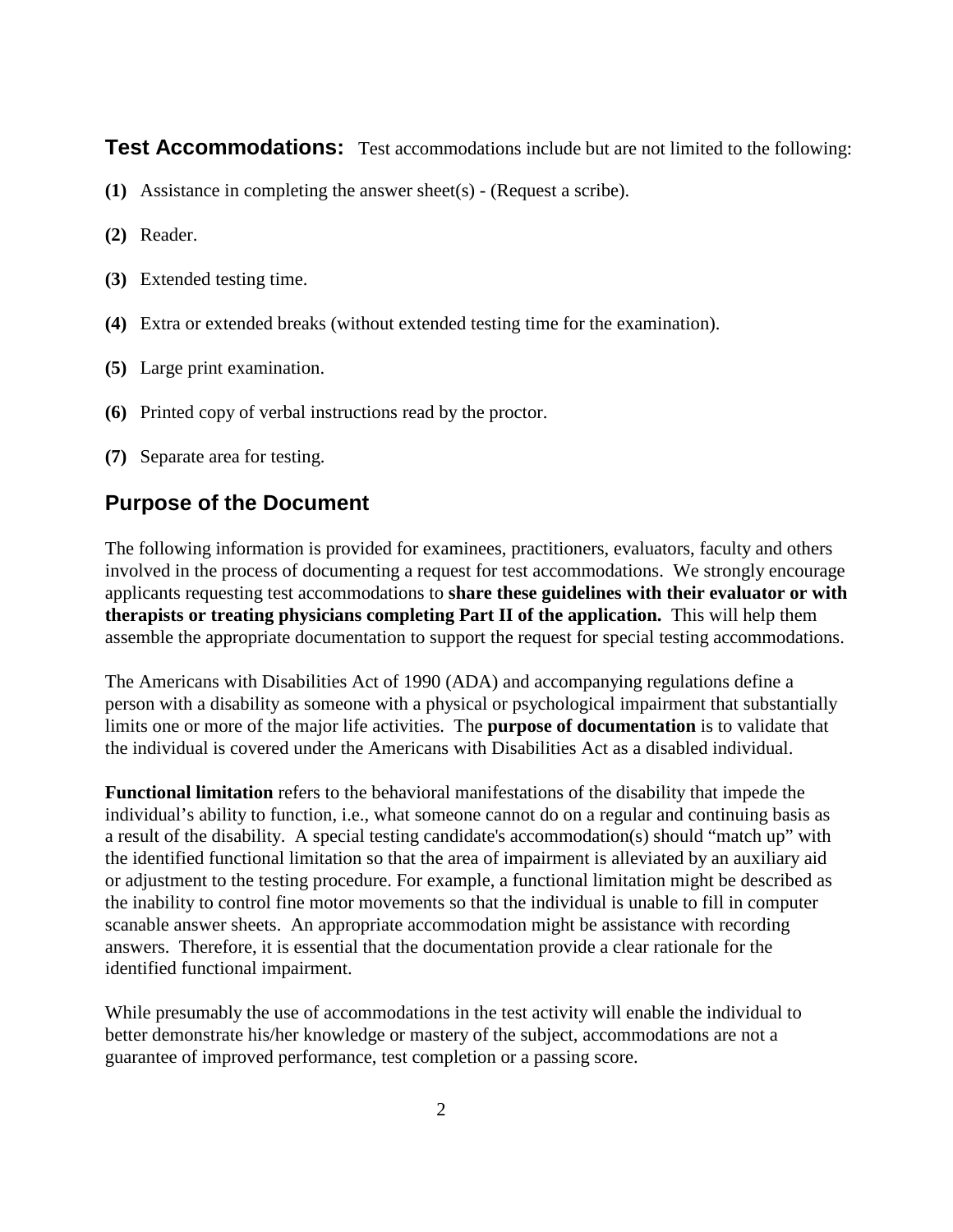## **I. General Guidelines**

- A. **Purpose:** The following guidelines are provided to assist in documenting a need for accommodation based on an impairment that substantially limits one or more major life activities. Documentation submitted in support of a request is referred to experts in the appropriate area of disability for a fair and impartial professional review. The guidelines are to be **shared** with the practitioner who documents the disability. To support a request for test accommodations, please submit the following:
	- 1. a completed Part I of the Application For Special Testing Accommodation.
	- 2. a detailed, written statement describing the disability, its severity and its impact on daily life and educational functioning such as test taking.
	- 3. documentation of the disability on Part II of the application by a qualified practitioner whose scope of practice is relative to the disability and who is licensed pursuant to Chapters 490 (Psychological Services), 458 (Medical Practice), 459 (Osteopathy), 461 (Podiatry), 463 (Optometry), or 468, Part I (Speech Language Pathology and Audiology), Florida Statutes. Documentation of the disability by a practitioner in the same field from another state may be made if the practitioner is licensed in that state and was actively practicing the profession at the time the diagnosis was made.
	- 4. The evaluator's professional credentials, evidence of licensure/certification, area of specialization, employment and the state in which the individual practices should be provided with Part II.
- B. **Guidelines for use in documenting a disability**. Documentation submitted in support of a request for special testing accommodations should be provided using **Part II** of the Special Testing Accommodation Application and is expected to:
	- 1. **state a specific diagnosis of the disability.** The diagnostic taxonomies used in the most current edition of the Diagnostic and Statistical Manual of the American Psychiatric Association (DSM-IV-TR) are recommended.
	- 2. **be current.**

Because the provision of reasonable accommodations is based on assessment of the current impact of the examinee's disability on the testing activity, it is in the individual's best interest to provide recent documentation. As the manifestations of a disability may vary over time and in different settings, in most cases an evaluation should have been conducted within the past three years.

3. **describe the specific diagnostic criteria and/or diagnostic tests used**, **including date(s) of evaluation, test results and a detailed interpretation of the test results.** This description should include the specific results of diagnostic procedures and tests utilized and should include relevant history. Where appropriate, specific test scores should be reported to support the diagnosis. Diagnostic methods used should be current practice within the field and appropriate to the disability. Informal or non-standardized evaluations should be described in enough detail that other professionals could understand their role and significance in the diagnostic process.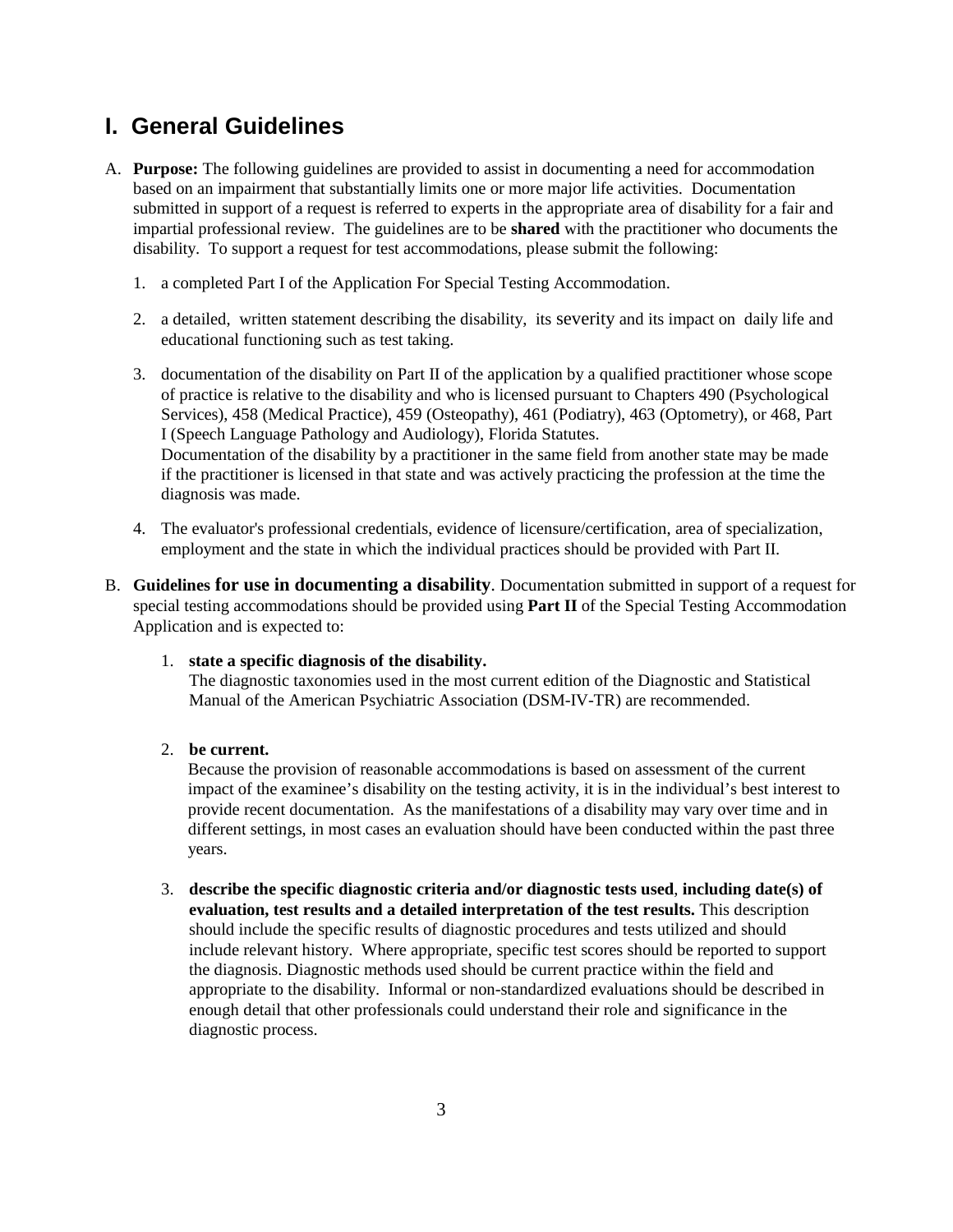- 4. **describe the individual's limitations due to the diagnosed disability,** i.e., demonstrated impact on functioning and explain the relationship of the test results to the identified limitations that result from the disability. The current functional abilities should be fully described.
- 5. **recommend specific accommodations and/or assistive devices** including an explanation of why these accommodations or devices are needed and how they will reduce the impact of the identified functional limitations. Recommendations should be tied to specific test results or clinical observations when possible.
- 6. **establish the professional credentials of the evaluator that qualify him/her to make the particular diagnosis**, including information about licensure and certification and specialization in the area of the diagnosis. The evaluator should present evidence of training and direct experience in the diagnosis and treatment of adults in the specific area of the disability.
- **C. Prior accommodations**: A history of prior accommodation is helpful in documenting a disability If no prior accommodations have been provided in testing situations, it is in the candidates best interest for either the applicant or the qualified professional expert to include an explanation as to why no accommodations were given in the past and why accommodations are needed now.

## **II. Physical Disabilities**

**A. Purpose:** Documentation of a physical disability is usually straight forward and less difficult than for learning disabilities. A physical examination and a few tests are often sufficient to reach a diagnosis.

#### **B. The basic steps**

- 1. The general guidelines apply as they do for any disability.
- 2. Documentation must be based on objective evidence of a substantial limitation in physical function. At a minimum, the comprehensive evaluation should include the following:
	- A diagnostic interview and history taking.
	- A physical examination.
- 3. A **report of assessment** should be attached to Part II which usually includes:
	- A description of the presenting problem(s).
	- Notes on the physical examination.
	- The tests or procedures used to support the diagnosis.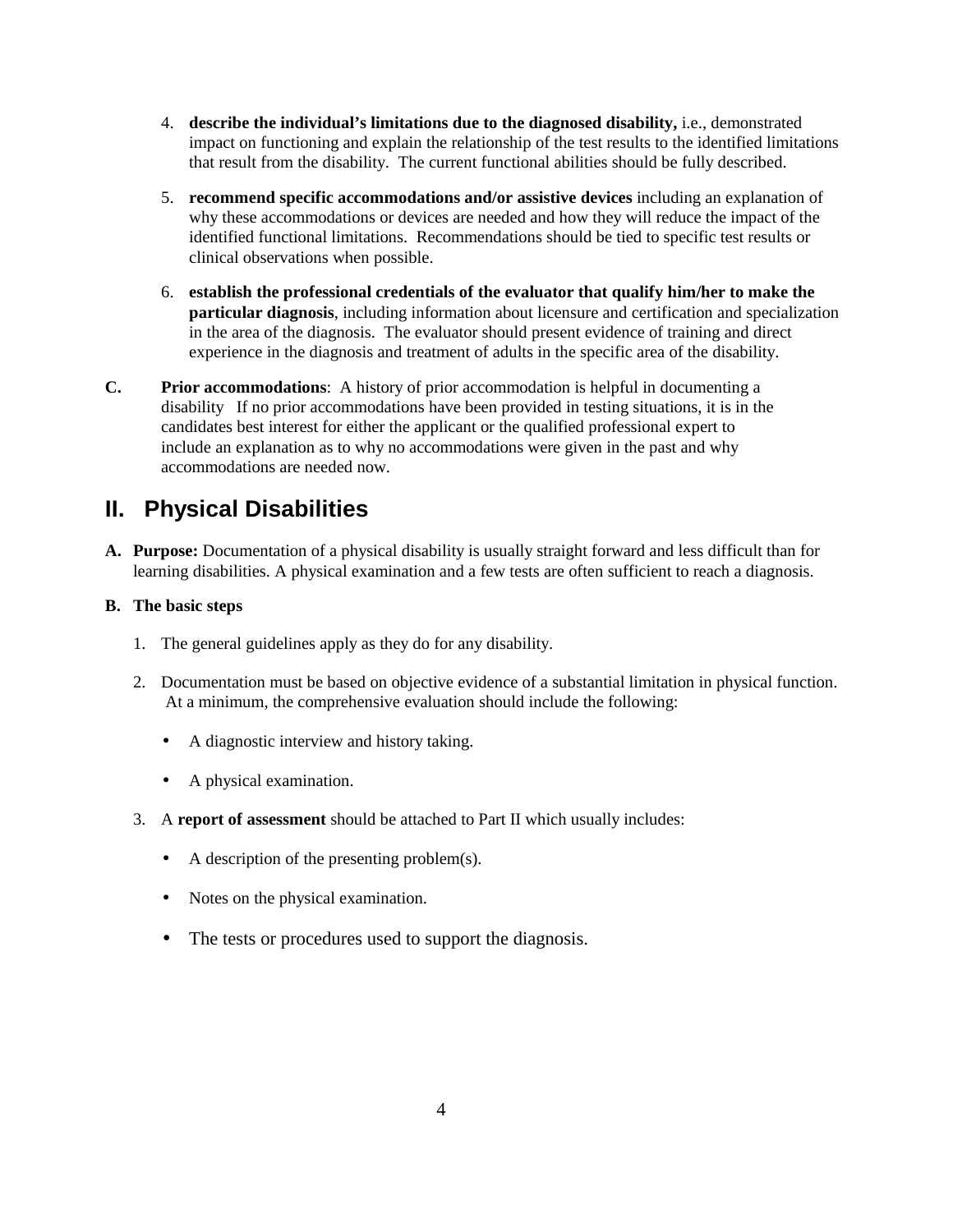## **III. Psychological Disabilities**

A. **Purpose**: Psychological disabilities are sometimes more difficult to document than physical disabilities. In the interest of expediting your application, the following additional information is provided to clarify the documentation process for applicants submitting a request for accommodations based on a learning disability or other cognitive impairment. **Not all the tests or evaluations may be necessary but this information should be used as a guideline**.

#### **A. The basic steps:**

- 1. The general guidelines apply as they do for any disability.
- 2. Documentation must be based on objective evidence of a substantial limitation in cognition or learning must be provided. At a minimum, the comprehensive evaluation should include the following:
	- **A diagnostic interview and history taking**

Because Psychological disabilities are commonly manifested during childhood, though not always formally diagnosed, relevant historical information regarding the individual's academic history and learning processes in elementary, secondary and postsecondary education should be investigated and documented when possible. Such records as grade reports, transcripts, teachers' comments and the like will serve to substantiate self-reported academic difficulties in the past and currently.

- A **report of assessment** usually including:
	- (1) A description of the presenting problem(s);
	- (2) A developmental history;
	- (3) Relevant academic history including results of prior standardized testing, reports of classroom performance and behaviors including transcripts, study habits and attitudes and notable trends in academic performance;
	- (4) Relevant family history, including primary language of the home and current level of fluency in English;
	- (5) Relevant psychosocial history;
	- (6) Relevant medical history including the absence of a medical basis for the present symptoms which may include a dual diagnosis, alternative or co-existing mood, behavioral, neurological and/or personality disorders along with any history of relevant medication and current use that may impact the individual's learning;
	- (7) Relevant employment history if it is related to the disability.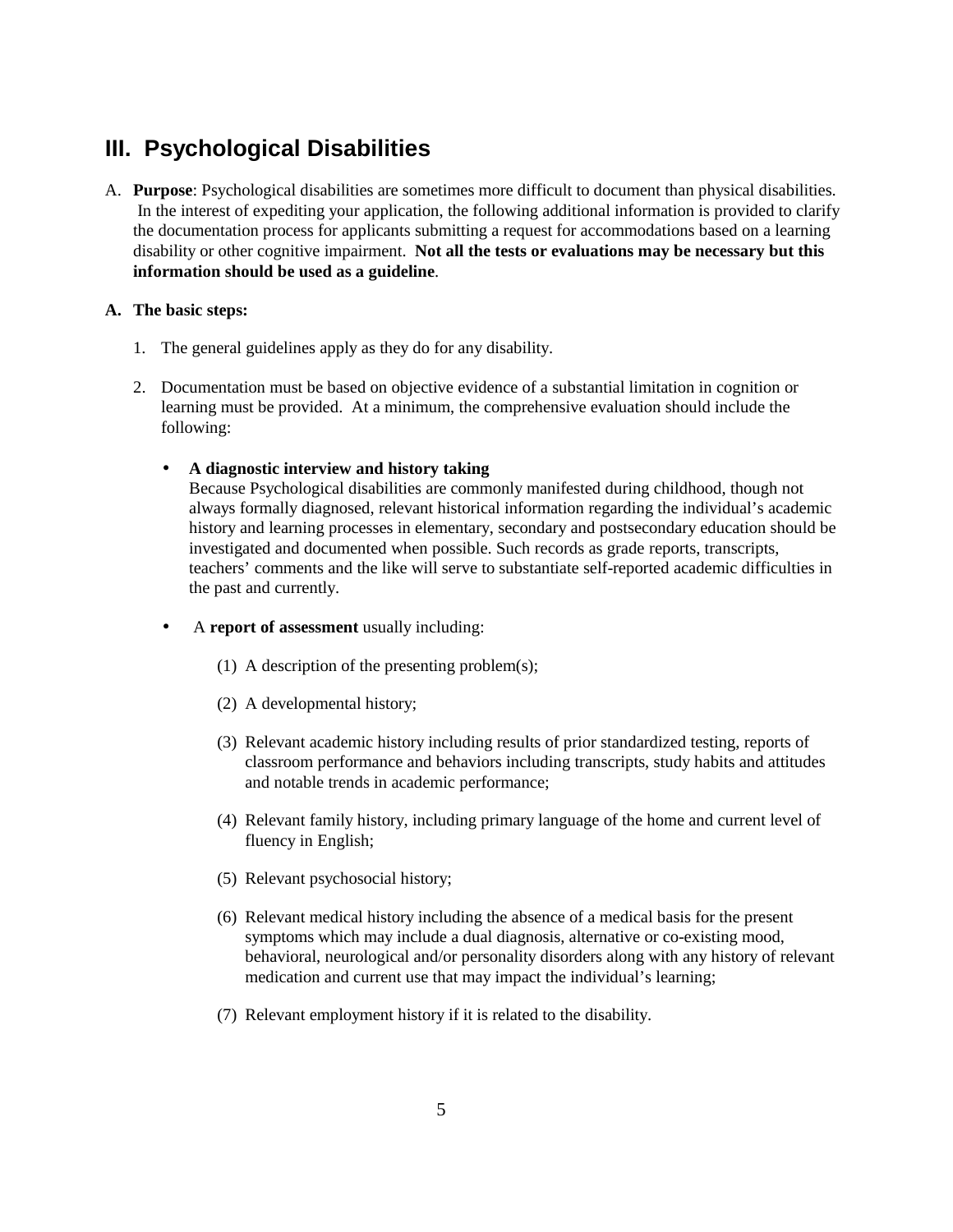3. **A psychoeducational or neuropsychological evaluation:** A psychoeducational or

neuropsychological evaluation is required providing clear and specific evidence that a learning or cognitive disability does or does not exist. This evaluation may include a comprehensive battery of tests done so that the diagnosis can be based on the aggregate of test results, history and level of current functioning. It is not acceptable to base a diagnosis on only one or two subtests. Minimally, the domains to be addressed must include the following:

#### • **Cognitive Functioning**

A complete cognitive assessment is essential with **all subtests and standard scores reported.** Acceptable measures include but are not limited to: Wechsler Adult Intelligence Scale-III (WAIS-III); Woodcock Johnson Psychoeducational Battery-Revised: Tests of Cognitive Ability; Kaufman Adolescent and Adult Intelligence Test.

#### • **Achievement**

A comprehensive achievement battery with all subtests and standard scores is essential. The battery must include current levels of academic functioning in relevant areas such as reading (decoding and comprehension) and mathematics. Acceptable instruments include, but are not limited to, the Woodcock-Johnson Psychoeducational Battery-Revised: Tests of Achievement; The Scholastic Abilities Test for Adults (SATA); Woodcock Reading Mastery Tests-Revised.

Specific achievement tests are useful instruments when administered under standardized conditions and when interpreted within the context of other diagnostic information. The Wide Range Achievement Test-3 (WRAT-3) and the Nelson-Denny Reading Test are not comprehensive diagnostic measures of achievement and therefore neither is acceptable if used as the sole measure of achievement.

#### • **Information Processing**

Specific areas of information processing (e.g., short- and long-term memory, sequential memory, auditory and visual perception/processing, auditory and phonological awareness, processing speed, executive functioning, motor ability) must be assessed. Acceptable measures include, but are not limited to, the Detroit Tests of Learning Aptitude-Adult (DTLA-A), Wechsler Memory Scale-III (WMS-III), information from the Woodcock Johnson Psychoeducational Battery Revised: Tests of Cognitive Ability, as well as other relevant instruments that may be used to address these areas.

#### • **Other Assessment Measures**

Other formal assessment measures or nonstandard measures and informal assessment procedures or observations may be integrated with the above instruments to help support a differential diagnosis or to disentangle the learning disability from co-existing neurological and/or psychiatric issues. In addition to standardized test batteries, nonstandardized measures and informal assessment procedures may be helpful in determining performance across a variety of domains.

Tests must be appropriately normed for the age of the patient and must be administered in the designated standardized manner.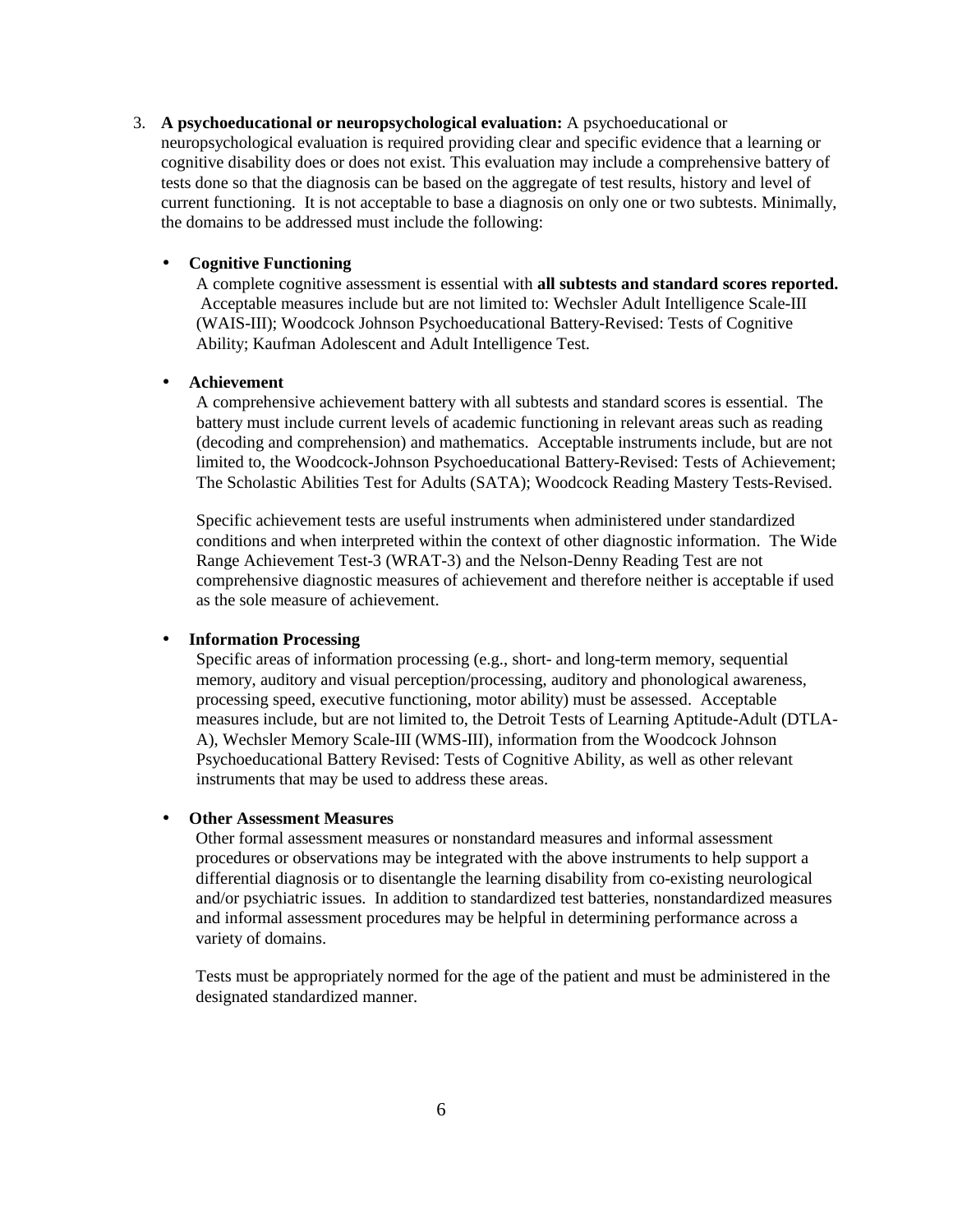- 4. **A differential diagnosis** must be reviewed and various possible alternative causes for the identified problems in academic achievement should be ruled out. The differential diagnosis must demonstrate that:
	- Significant difficulties persist in the acquisition and use of listening, speaking, reading, writing, reasoning or cognitive skills.
	- The problems being experienced are not primarily due to lack of exposure to the behaviors needed for academic learning or to an inadequate match between the individual's ability and the instructional demands.
- 5. **A clinical summary must be provided.** A well-written diagnostic summary based on a comprehensive evaluative process is a necessary component of the report. Assessment instruments and the data they provide do not diagnose; rather, they provide important data that must be integrated with background information, historical information and current functioning. It is essential then that the evaluator integrates all information gathered in a well-developed clinical summary. The following elements must be included in the clinical summary:
	- Demonstration that alternative explanations for the identified academic problems as a result of poor education, poor motivation and/or study skills, emotional problems, attention problems and cultural or language differences have been ruled out;
	- Indications of how patterns in cognitive ability, achievement and information processing are used to determine the presence of a psychological disability;
	- Indication as to why specific accommodations are needed and how the effects of the specific disability are mitigated by the recommended accommodation(s);
	- The impact the diagnosed psychological disability has on a specific major life activity as well as the degree of significance of this impact on the individual.
- 6. Problems such as **test anxiety**, **English as a second language**, **slow reading without an identified underlying cognitive deficit** or **failure to achieve a desired academic outcome** are not learning disabilities and therefore are not covered under the Americans with Disabilities Act.

## **IV. Attention-Deficit/Hyperactivity Disorder (ADHD)/ Attention Deficit Disorder (ADD)**

A. **Purpose:** For those applicants submitting a request for accommodations based on Attention-Deficit/Hyperactivity Disorder (ADHD) or Attention Deficit Disorder, the following additional information is provided to clarify the documentation process:

#### B. **The basic steps**

1. **A qualified diagnostician must conduct the evaluation.** Professionals conducting assessments and rendering diagnoses of ADHD/ADD must be qualified to do so. Comprehensive training in the differential diagnosis of ADHD/ADD and other psychiatric disorders and direct experience in diagnosis and treatment of adults is necessary. The evaluator's professional credentials, including information about licensure or certification, the area of specialization, employment and state in which the individual practices should be clearly stated in the documentation.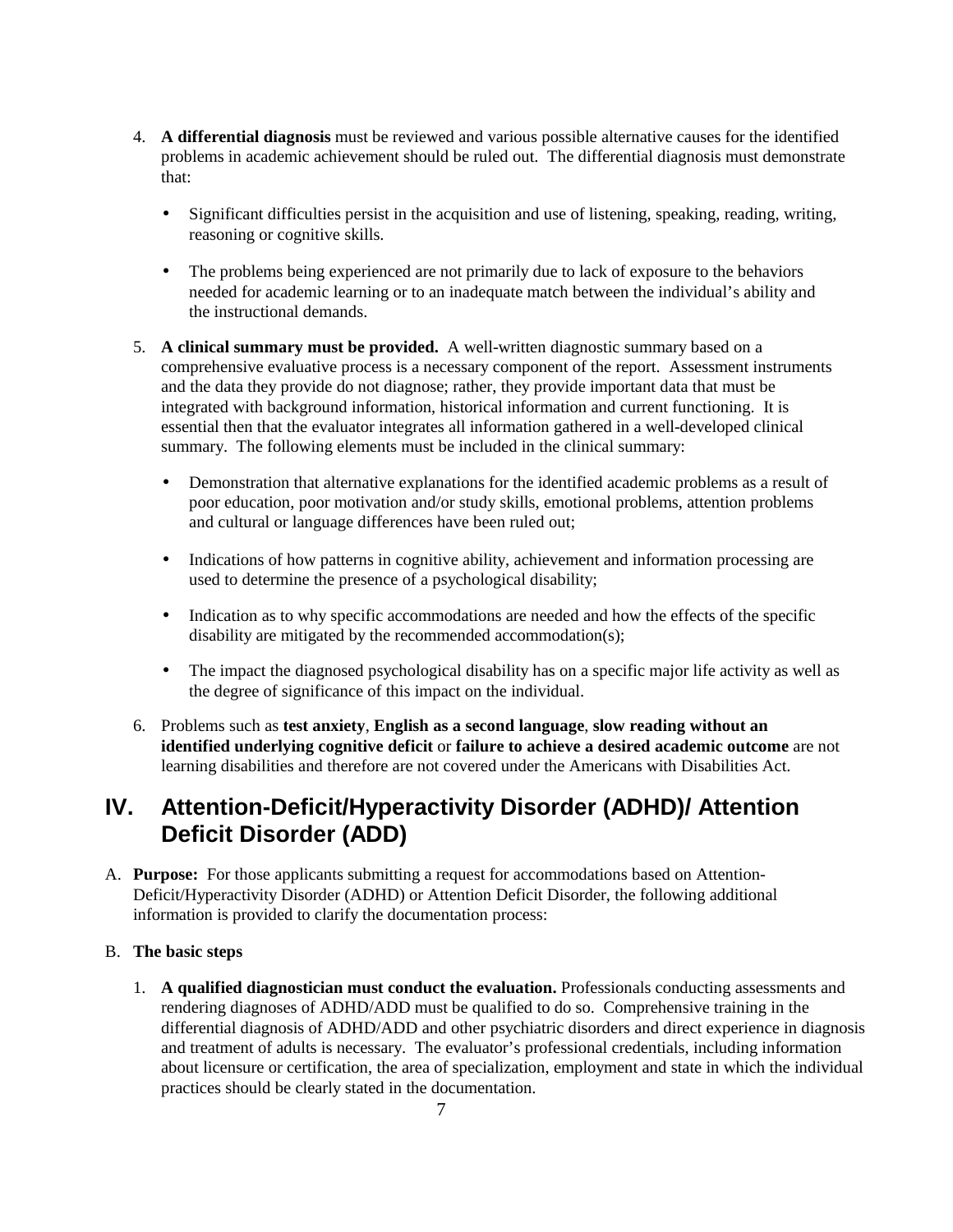2. **Testing/assessment must be current.** A history of presenting attentional symptoms, including evidence of ongoing impulsive/hyperactive or inattentive behavior that has significantly impaired functioning over time should be provided.

#### 3. **Developmental history should be ascertained and reported:**

- Family history for presence of ADHD/ADD and other educational, learning, physical or psychological difficulties deemed relevant by the examiner;
- Relevant medical and medication history, including the absence of a medical basis for the symptoms being evaluated;
- Relevant psychosocial history and any relevant interventions;
- A thorough academic history of elementary, secondary and postsecondary education;
- 4. **Relevant Assessment Batteries.** A neuropsychological or psychoeduational assessment may be necessary in order to determine the individual's pattern or strengths or weaknesses and to determine whether there are patterns supportive of attention problems. Test scores or subtest scores alone should not be used as the sole basis for the diagnostic decision. Scores from subtests on the Wechsler Adult Intelligence Scale - III (WAIS-III), memory functions test, attention or tracking tests or continuous performance tests do not in and of themselves establish the presence or absence of ADHD. They may, however, be useful as one part of the process in developing clinical hypotheses. Checklists and/or surveys can serve to supplement the diagnostic profile but by themselves are not adequate for the diagnosis of ADHD. When testing is used, standard scores must be provided for all normed measures.
- 5. **A Review** of psychoeducational test reports to determine if a pattern of strengths or weaknesses is supportive of attention or learning problems must be prepared by the evaluator and should include:
	- Evidence of impairment in several life settings (home, school, work, etc.) and that the disorder significantly restricts one or more life activities.
	- Relevant employment history;
	- Description of current functional limitations relative to an educational setting and to the Department in particular that are presumably a direct result of the described problems with attention;
	- A discussion of the differential diagnosis, including alternative or co-existing mood, behavioral, neurological and/or personality disorders that may confound the diagnosis of ADHD; and
	- Exploration of possible alternative diagnoses that may mimic ADHD.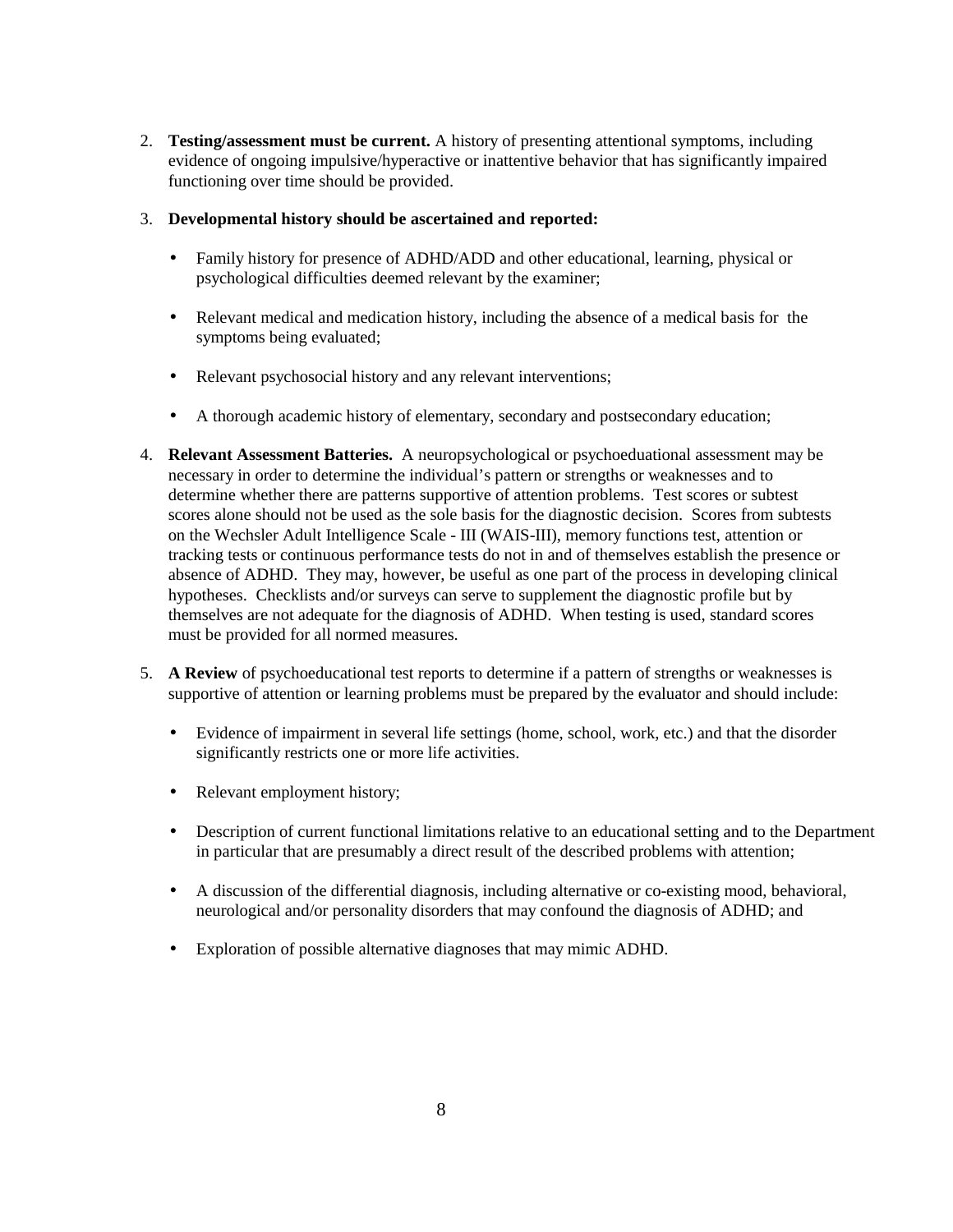- 6. **A Clinical Summary Must Be Provided.** A well-written diagnostic summary based on comprehensive evaluative process is a necessary component of the assessment. The clinical summary must include:
	- Demonstration of the evaluator's having ruled out alternative explanations for inattentiveness, impulsivity, and/or hyperactivity as a result of psychological or medical disorders or noncognitive factors;
	- Indication of how patterns of inattentiveness, impulsivity and/or hyperactivity across the life span and across settings are used to determine the presence of ADHD/ADD;
	- Indication of the substantial limitation to learning presented by ADHD/ADD and the degree to which accommodations are being requested (e.g., impact on the program); and
	- Indication as to why specific accommodations are needed and how the effects of ADHD/ADD symptoms, as designated by the DSM-IV, are mediated by the accommodation(s).

#### C. **Identification of DSM-IV Criteria**

A diagnostic report must include a review of the DSM-IV criteria for ADHD/ADD both currently and retrospectively and specify which symptoms are present (see DSM-IV for specific criteria). According to DSM-IV, "the essential feature of ADHD/ADD is a persistent pattern of inattention and/or hyperactivity-impulsivity that is more frequent and severe than is typically observed in individuals at a comparable level of development." Other criteria include:

- 1. Symptoms of hyperactivity-impulsivity or inattention that cause impairment that were present in childhood.
- 2. Current symptoms that have been present for at least the past six (6) months.
- 3. Impairment from the symptoms presents in two or more settings (school, work, and home).

#### D. **Documentation Must Include a Specific Diagnosis**

The report must include a specific diagnosis of ADHD/ADD based on the DSM-IV diagnostic criteria. Individuals who report problems with organization, test anxiety, memory and concentration only on a situational basis do not fit the prescribed diagnostic criteria for ADHD/ADD. Given that many individuals benefit from prescribed medications and therapies, a positive response to medication by itself is not supportive of a diagnosis, nor does the use of medication in and of itself either support or negate the need for accommodation.